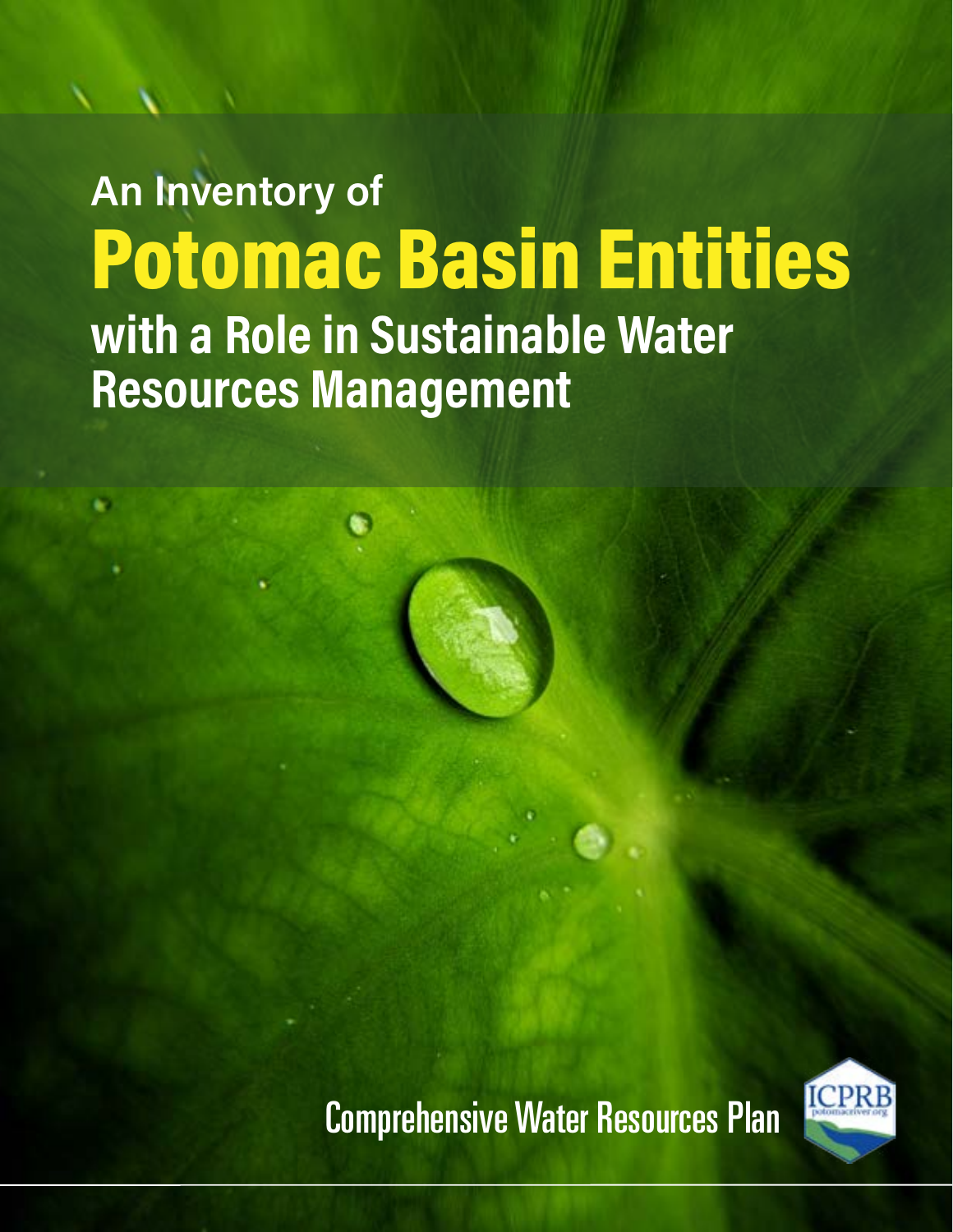# Introduction

In approving the Compact creating the Interstate Commission on the Potomac River Basin (ICPRB), the U.S. Congress empowered the ICPRB to conduct studies on pollution and other water problems, to cooperate with and assist other agencies in the formulation of plans and activities, and to disseminate to the public information about those problems and recommended actions. To guide those actions, in 2018 the ICPRB promulgated an ambitious "Potomac Basin Comprehensive Water Resources Plan" that described a shared vision for the basin. To achieve that vision, the Plan contained four challenge areas and fourteen recommended actions that ICPRB, in concert with other agencies, should take. One overarching recommendation related to all challenge areas: "Develop an inventory of roles, responsibilities, and areas of authority and discuss how effectively current programs and activities are being carried out." (emphasis added)

## Purpose

This pamphlet is used in concert with a spreadsheet inventory to identify entities in the Potomac basin that either directly or indirectly affect the realization of the [Potomac Basin](https://www.potomacriver.org/focus-areas/water-resources-and-drinking-water/water-resources/planning/basin-wide-comprehensive-plan/
)  [Comprehensive Water Resource Plan's vision](https://www.potomacriver.org/focus-areas/water-resources-and-drinking-water/water-resources/planning/basin-wide-comprehensive-plan/
) for the basin. It also summarizes the roles, responsibilities, and areas of authority of those entities to inform and integrate future comprehensive planning and implementation activities.

The comprehensive plan advisory committee members and stakeholder participants of the Comprehensive Plan Virtual Event Series reviewed and provided feedback on the draft inventory in 2020 and internal improvements have been underway since that time. Ongoing comments are welcome and can be submitted to obtain a copy of the spreadsheet inventory or to submit comments, email [ProgramOperations@icprb.org.](http://ProgramOperations@icprb.org) The inventory will be discussed during the 2023 review of the plan's milestones and measures of success and may assist in defining activities for the next five-year period.

## **Methods**

The inventory was compiled in a spreadsheet workbook in two phases. First, the list of entities was developed and, secondly, information about the entities' roles, responsibilities and areas of authority were obtained, recorded, and summarized. The methods are described by phase in this section.

## **Entities**

The Potomac Basin Comprehensive Water Resources Plan describes relevant entity types in Section 4.1 (titled Roles and Responsibilities). They include municipal, state, regional, and federal government agencies; non-governmental organizations; drinking water suppliers, other commercial entities, academic institutions, and individuals. The compiled entity types for this effort are identical to those called out in Section 4.1 of the plan with three exceptions. County governments were added in the inventory as they have a role to play in sustainable water resources management. Commercial entities and individuals were removed in the inventory. The water resource impacts of commercial entities are being considered separately in a forthcoming comprehensive evaluation of water uses in the basin. Further, it is not practical or efficient to collect information on individuals for this purpose. As such, the final list of entity types included in the inventory is as follows: municipal, county, state, regional, and federal government agencies; non-governmental organizations; community drinking water suppliers, and academic institutions. As part of the effort to identify entities, information on 209 localities without local government functions was obtained but are not included in the Table 4 summary. In addition, information about 1,315 transient and non-transient non-community drinking water suppliers were obtained from EPA Region 3. They are included as two drinking water supplier entities (transient and non-transient non-community). The full listings are available in the inventory workbook.

Three of the entity categories (drinking water suppliers and county and municipal governments) are subdivided based on size for the purposes of this inventory, in recognition of the differences in organizational capacity. Specifically, a threshold of 5 MGD is used to separate small and large drinking water suppliers. County and municipal governments are divided based on a population threshold of 500,000 and 100,000 people, respectively.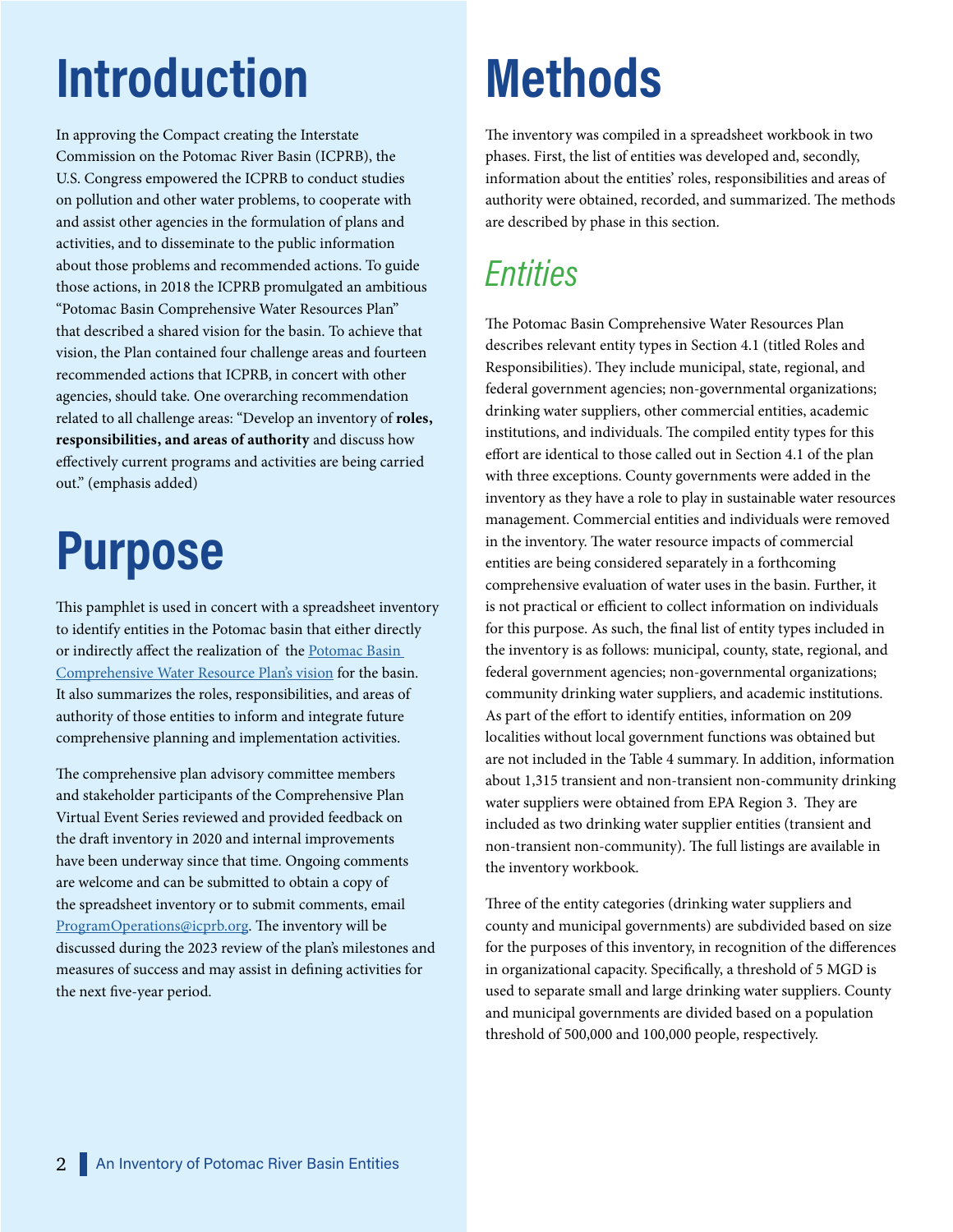The initial list of entities contained stakeholder participants of the comprehensive planning process (advisory committee member organizations and subscribing organizations to the plan's email distribution list). Additional entities were identified based on readily available data sources and stakeholder comments (Table 1). Basic information compiled for each entity include name, website, and (where applicable and readily available) mission statement.

|  |  | Table 1. Entity types, subdivisions, and sources. |  |  |
|--|--|---------------------------------------------------|--|--|
|--|--|---------------------------------------------------|--|--|

| <b>TYPE</b>                                                                         | <b>SUBVISION</b>                                     | <b>SOURCE</b>                                                                                           |  |  |  |  |
|-------------------------------------------------------------------------------------|------------------------------------------------------|---------------------------------------------------------------------------------------------------------|--|--|--|--|
| Large (> 100,000 people)<br><b>Municipal Government</b><br>Small (< 100,000 people) |                                                      | National Atlas of the United States; Census.gov                                                         |  |  |  |  |
| <b>County Governments</b>                                                           | Large (> 500,000 people)<br>Small (< 500,000 people) | Census.gov                                                                                              |  |  |  |  |
| <b>State Governments</b>                                                            |                                                      | Stakeholder participant list and professional judgement                                                 |  |  |  |  |
| <b>Regional Governments</b>                                                         |                                                      | Stakeholder participant list and professional judgement                                                 |  |  |  |  |
| <b>Federal Government</b>                                                           |                                                      | https://fas.org/sgp/crs/misc/R42653.pdf                                                                 |  |  |  |  |
| <b>NGOs</b>                                                                         |                                                      | http://www.potomacriver.org/Atlas-Maps/Stew-<br>ards-Map/                                               |  |  |  |  |
| <b>Drinking Water Suppliers</b>                                                     | Large $(> 5 MGD)$<br>Small $(< 5$ MGD)               | ICPRB CO-OP Consumptive Use Database<br>(Ducnuigeen et al. 2015; Ahmed et al. 2020)                     |  |  |  |  |
| <b>Academic Institutions</b>                                                        |                                                      | Listing provided to ICPRB during the 2020 virtual event<br>series and academic stakeholder participants |  |  |  |  |

## Roles, Responsibilities, and Areas of Authority

For each entity identified using the methods described above, information was obtained about roles, responsibilities, and areas of authority. Characteristics considered were developed in close consultation with the basin-wide plan and are shown in Figure 1. Note that the term "Areas of Authority" is used broadly to indicate an entity's interest and engagement in one of the Potomac Basin Comprehensive Water Resources Plan's challenge areas and does not necessarily indicate regulatory, or other legal, authorities. Characteristics were determined by searching readily available web-based information including, but not limited to, programmatic websites and publications using relevant search terms (Table 2).

In some cases, assumptions were made for bulk sets of entities at a time. Specifically, small drinking water suppliers, small municipalities, and small county governments were not reviewed individually but were assigned consistent roles, responsibilities, and areas of authority based on assumptions of activities at that level. Two exceptions to this include characterizing individual entities based on the results of spot-checking and distinguishing small municipalities that serve as community drinking water suppliers. This is an area of uncertainty in the results and an area for future improvement.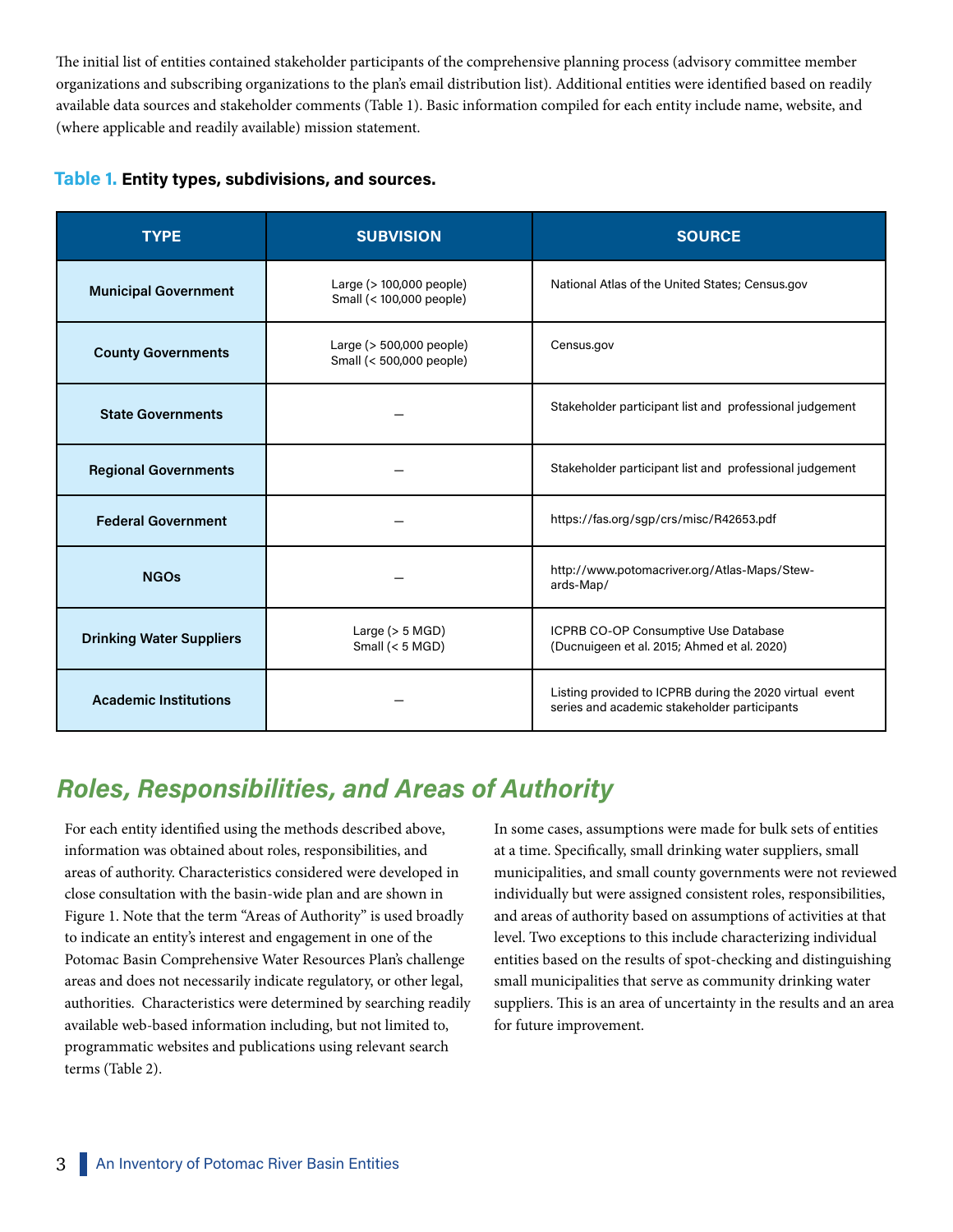#### Figure 1: Categories for roles, responsibilities, and areas of authority.



#### Table 2. Example search questions and terms for each category.

|              | <b>Categories</b>                                 | <b>Example Search Questions</b><br>(Yes=1, No=0)                                      | <b>Example Search Terms</b><br>(Present=1, Absent=0)             |  |  |  |
|--------------|---------------------------------------------------|---------------------------------------------------------------------------------------|------------------------------------------------------------------|--|--|--|
|              | <b>Regulatory and/ or Public</b><br><b>Policy</b> | Does the entity have regulatory authority? Does the entitiy develop public<br>policy? | law, regulatory, regulation, policy, rule                        |  |  |  |
| ဟ            | <b>Grant/Project Mgmt</b>                         | Does the entity perform grant/project management, giving or receiving funds?          | funding, project management, grant manage-<br>ment               |  |  |  |
|              | <b>Citizen/ Community</b>                         | Is the entity engaged with the citizens and the broader community?                    | citizen activity, volunteer, community                           |  |  |  |
|              | <b>Education</b>                                  | Is education and/or outreach part of the entity's activities?                         | education, outreach                                              |  |  |  |
| $\alpha$     | Unity                                             | Does the entity function as a drinking water utility?                                 | utility, drinking water, provider, supplier                      |  |  |  |
|              | Science/Technical                                 | Does the entity conduct scientific and technical activities?                          | research, scientist, science, technical                          |  |  |  |
|              | <b>Standard Setting</b>                           | Does the entity set water-related standards?                                          | setting standards, legal authority                               |  |  |  |
| <b>UTIES</b> | Planning and/ or Zoning                           | Is the entity responsible for planning and zoning?                                    | zoning, land use planning, planning                              |  |  |  |
|              | Research                                          | Does the entity conduct research to expand the state of the science?                  | research, scientist, science                                     |  |  |  |
|              | <b>Monitoring</b>                                 | Does the entity monitor water quality?                                                | water quality, sampling, data, database, assur-<br>ance, control |  |  |  |
|              | <b>Enforcement</b>                                | Is enforcement part of the entity's main activities?                                  | fine, penalty, enforcement, police                               |  |  |  |
|              | <b>Funding</b>                                    | Does the entity provide or manage funding?                                            | proposal, fund, grant                                            |  |  |  |
|              | <b>Reservoir Operations</b>                       | Does the entity own, operate, maintain, or make decisions about reservoirs?           | reservoir operation, water release                               |  |  |  |
|              | <b>Water Allocation</b>                           | Does the entity allocate water?                                                       | water allocation, operation                                      |  |  |  |
| RESPONSIBIL  | <b>Infrastructure Maintenance</b>                 | Does the entity design, build, or maintain water-related infrastructure?              | pipeline, pipe, construction, infrastructure, dam                |  |  |  |
|              | <b>Communication/Education</b>                    | Are communication and education part of the entity's activities?                      | communication, education, outreach                               |  |  |  |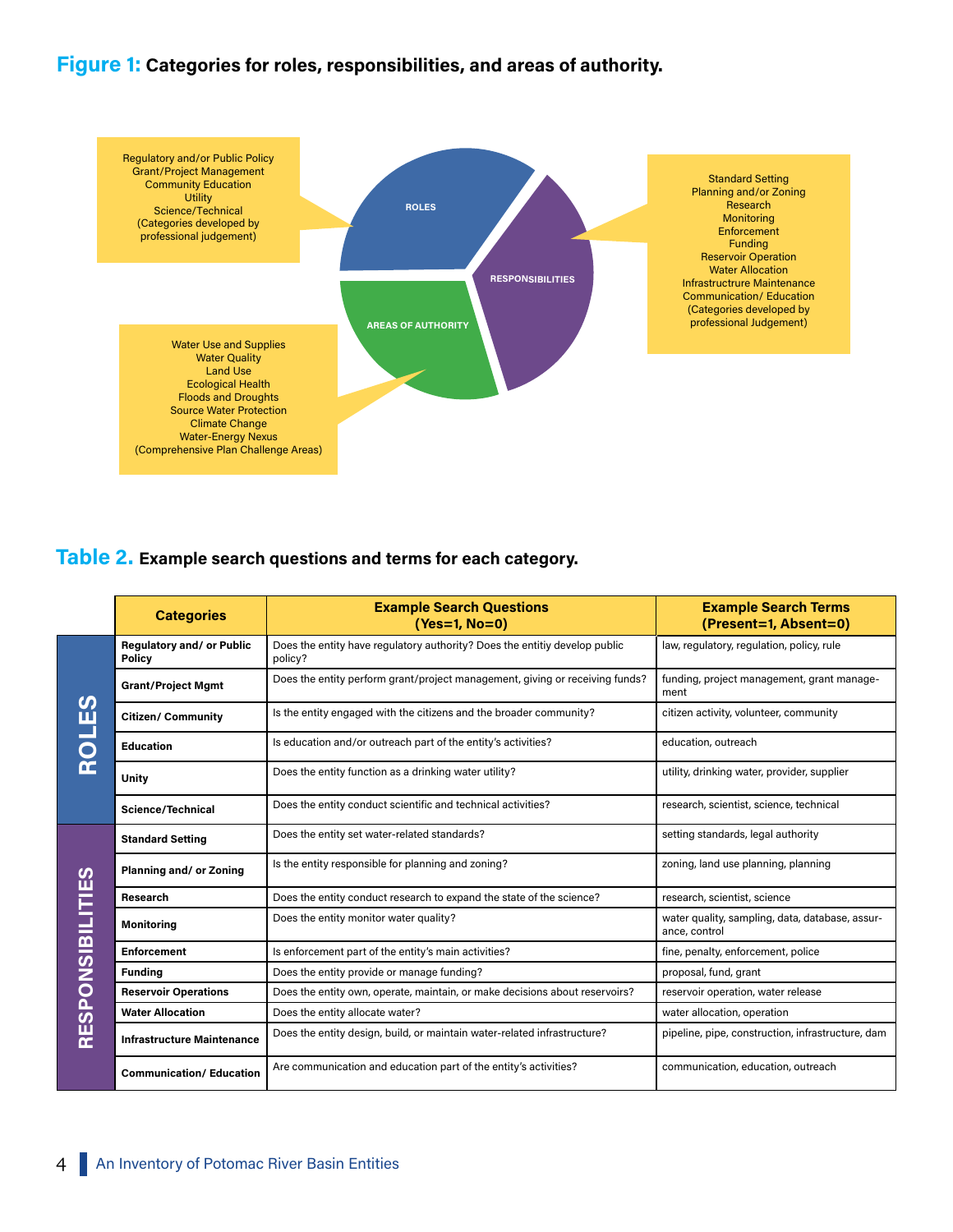|                                                          | <b>Water use and Supplies</b>  | Is the entity involved in the social, political, environmental, management,<br>or science of water use and supply?                                                 | water use, supply, demand                                                        |  |  |  |
|----------------------------------------------------------|--------------------------------|--------------------------------------------------------------------------------------------------------------------------------------------------------------------|----------------------------------------------------------------------------------|--|--|--|
| <b>AUTHORIT</b><br>щ<br>$\overline{\mathbf{O}}$<br>AREAS | <b>Water Quality</b>           | Is the entity involved in the social, political, environmental, management<br>or science of water quality?                                                         | water quality, testing, contamination, laboratory                                |  |  |  |
|                                                          | <b>Land Use</b>                | Is the entity involved in the social, political, environmental, manage-<br>ment or science of land use as it relates to sustainable water resources<br>management? | land use, management, land                                                       |  |  |  |
|                                                          | <b>Ecological Health</b>       | Is the entity involved in the social, political, environmental, management<br>or science of ecological health?                                                     | ecology, ecological health, ecological                                           |  |  |  |
|                                                          | <b>Floods and Droughts</b>     | Is the entity involved in the social, political, environmental, management<br>or science of floods and droughts?                                                   | flood, drought, dry events, storm                                                |  |  |  |
|                                                          | <b>Source Water Protection</b> | Is the entity involved in the social, political, environmental, management<br>or science of source water protection?                                               | water quality, monitoring, spill, source water                                   |  |  |  |
|                                                          | <b>Climate Change</b>          | Is the entity involved in the social, political, environmental, management<br>or science of climate change?                                                        | climate, climate change, global warming                                          |  |  |  |
|                                                          | <b>Water-Energy Nexus</b>      | Is the entity involved in the social, political, environmental, management<br>or science of the water-energy nexus?                                                | water and energy, water-energy nexus, hydropower,<br>water for energy production |  |  |  |

Roles, responsibilities, and areas of authority are recorded in the inventory using a convention of "0"s and "1"s where "0" represents no and "1" represents yes. Blank cells indicate that the information has not yet been determined. To illustrate the point, regulatory entities like Maryland Department of the Environment or Virginia Department of Environmental Quality receive a "1" under the regulatory and/or public policy role. A screenshot of a small portion of the inventory is shown in Table 3 to assist in visualizing the spreadsheet design.

#### Table 3. Snapshot of inventory content for the roles of a few academic institutions.

|                                                                   |                                                 |                                                                                                                                                                                                                                                                                                                                                                                                                    |             | <b>Roles (Check all that apply)</b>          |                              |                       |                  |                |                              |
|-------------------------------------------------------------------|-------------------------------------------------|--------------------------------------------------------------------------------------------------------------------------------------------------------------------------------------------------------------------------------------------------------------------------------------------------------------------------------------------------------------------------------------------------------------------|-------------|----------------------------------------------|------------------------------|-----------------------|------------------|----------------|------------------------------|
| <b>Oraganization</b>                                              | Website                                         | <b>Mission Statetment</b>                                                                                                                                                                                                                                                                                                                                                                                          | <b>Type</b> | Regulatory<br>and/or Public<br><b>Policy</b> | Grant/Project<br><b>Mgmt</b> | Citizen/<br>Community | <b>Education</b> | <b>Utility</b> | Science/<br><b>Technical</b> |
| <b>American University</b>                                        | www.american.edu/                               | Chartered by Congress in 1893 as a national<br>university to serve the public interest and build<br>the nation, American University educates active<br>citizens who apply knowledge to the most press-<br>ing concerns facing the nation and world.                                                                                                                                                                | Academic    | $\mathbf 0$                                  | $\mathbf{1}$                 | $\mathbf{1}$          | $\mathbf{1}$     | 0              |                              |
| <b>DC Water Resources</b><br>Research Institute,<br><b>UDC</b>    | https://www.udc.edu/<br>causes/land-grant/wrri/ | The Center for Sustainable Development and<br>Resilience (CSDR) provides relevant and innova-<br>tive applied research and education to students,<br>District residents, and the world in the areas of<br>sustainable infrastructure, sustainable spaces,<br>urban economics and entrepreneurship, and<br>behavioral and social change.                                                                            | Academic    | 0                                            | $\mathbf{1}$                 | $\overline{1}$        | $\mathbf{1}$     | $\mathbf 0$    |                              |
| George Mason<br><b>University</b>                                 | www2.gmu.edu/                                   | The Center for Sustainable Development and<br>Resilience (CSDR) provides relevant and innova-<br>tive applied research and education to students,<br>District residents, and the world in the areas of<br>sustainable infrastructure, sustainable spaces,<br>urban economics and entrepreneurship, and<br>behavioral and social change.                                                                            | Academic    | $\Omega$                                     | $\mathbf{1}$                 | $\mathbf{1}$          | $\overline{1}$   | $\Omega$       | $\mathbf{1}$                 |
| <b>Georgetown University</b>                                      | www.georgetown.edu/                             | The Center for Sustainable Development and<br>Resilience (CSDR) provides relevant and innova-<br>tive applied research and education to students,<br>District residents, and the world in the areas of<br>sustainable infrastructure, sustainable spaces,<br>urban economics and entrepreneurship, and<br>behavioral and social change.                                                                            | Academic    | 0                                            | $\mathbf{1}$                 | $\overline{1}$        |                  | $\Omega$       |                              |
| <b>James Madison Uni-</b><br>versity                              | www.jmu.edu/                                    | An academic community dedicated to creating<br>and communicating knowledge, Georgetown<br>provides excellent undergraduate, graduate and<br>professional education in the Jesuit tradition<br>for the glory of God and the well-being of<br>humankind.                                                                                                                                                             | Academic    | $\Omega$                                     | $\mathbf{1}$                 | $\overline{1}$        | $\mathbf{1}$     | $\Omega$       |                              |
| <b>Maryland Water</b><br><b>Resources Research</b><br>Center, UMD | blog.umd.edu/mwrrc/                             | MWRRC was established in 1965 to develop new<br>technology and more efficient methods for re-<br>solving local, state and national water resources<br>problems. In addition to supporting research, its<br>mission includes training water scientists and<br>engineers and disseminating information to the<br>public. Comparable centers exist in every state,<br>usually at the principal Land Grant University. | Academic    | 0                                            | $\mathbf{1}$                 | $\overline{1}$        |                  | $\Omega$       |                              |

For evaluation and analysis, the percentage of entity types with each role, responsibility, and area of authority were calculated by summing the "1"s, dividing by the total number of entities in each category, and multiplying by one hundred. For example, four of four, or one hundred percent of the large county governments engage in planning activities  $(4/4 * 100 = 100\%)$ .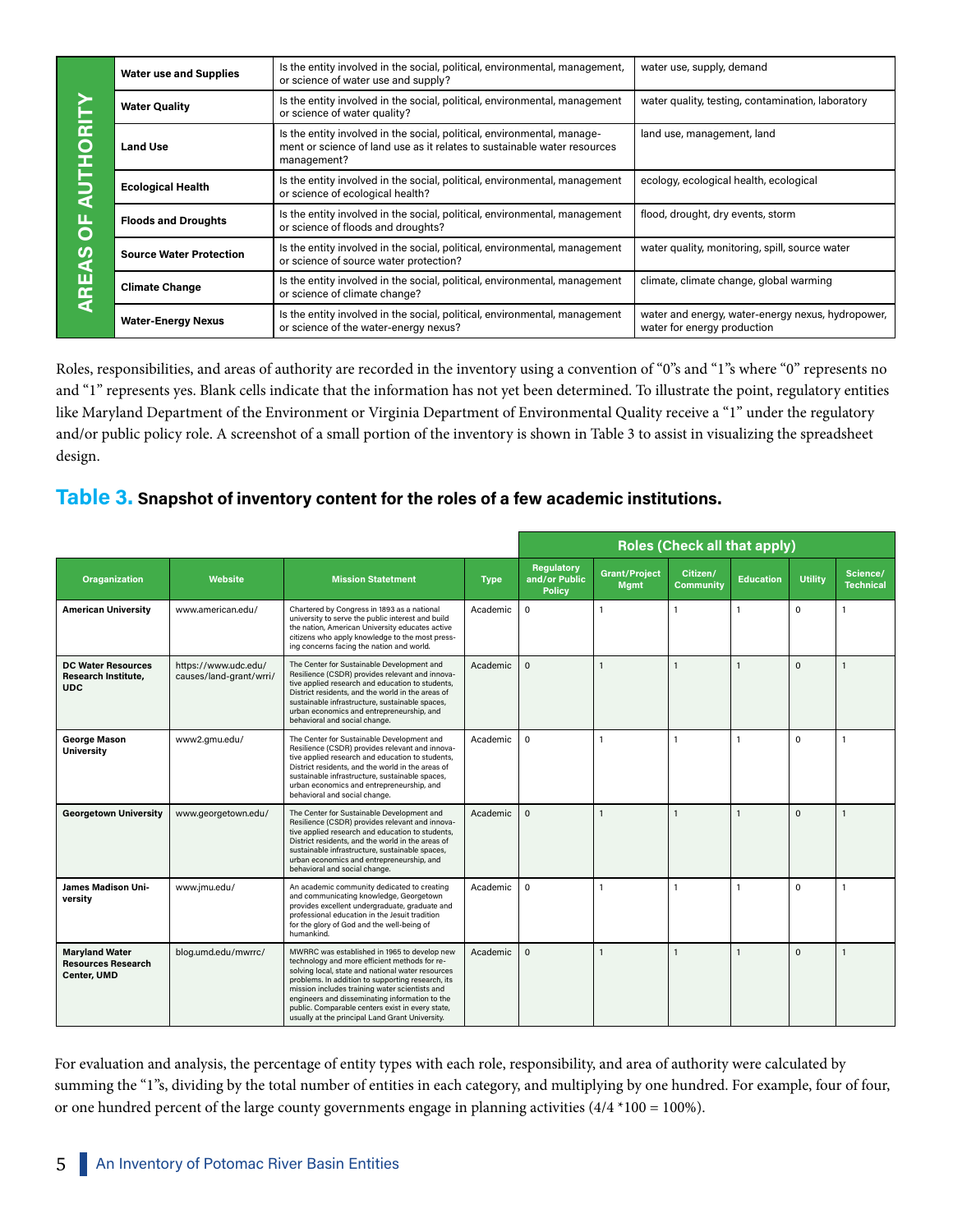## **Findings**

In total, 733 entities were identified in the Potomac basin. Small drinking water suppliers, small municipal governments, and academic institutions represent the three most numerous entity types; large municipal and county governments are the least numerous. Note that not all "entities" are unique organizations. As examples, some small drinking water suppliers are also small municipal governments, and some counties have multiple departments individually listed.

Table 4 provides a more thorough summary of inventory contents. The full inventory workbook is available by contacting [ProgramOperations@icprb.org.](http://ProgramOperations@icprb.org. ) As entities in the Potomac basin change over time, it is essential to view this product as a snapshot of reviewed data sources rather than a comprehensive, once-and-done activity.

Table 4. Summary of inventory contents. The relative percentage of entities having each role, responsibility, and area of authority are represented using dark-to-light shading. Darker color indicates 100 percent of entities have the indicated role, responsibility or authority; white indicates 0 percent of the entities have them.

|                           | <b>Entity types</b>                       | <b>Municipal Gov</b> |              | <b>County Gov</b> |       | <b>State</b><br>Gov<br>$n = 35$ | Regional<br>Gov<br>$n=18$ | <b>Federal Gov</b><br>$n=20$ | <b>NGO</b><br>$n = 76$ | <b>Drinking Water</b><br><b>Suppliers</b> |                                | Academic<br>$n = 136$ |
|---------------------------|-------------------------------------------|----------------------|--------------|-------------------|-------|---------------------------------|---------------------------|------------------------------|------------------------|-------------------------------------------|--------------------------------|-----------------------|
|                           | <b>Subdivisions</b>                       | Large                | <b>Small</b> | Large             | Small |                                 |                           |                              | —                      | Large<br>$(>5$ mgd)<br>$n=14$             | Small<br>(<5 mgd)<br>$n = 196$ |                       |
|                           | <b>Regulatory and/or Public</b><br>Policy | 100%                 | 100%         | 100%              | 100%  | 91%                             | 56%                       | 85%                          | 0%                     | 0%                                        | 0%                             | 0%                    |
|                           | <b>Grant/Project Mgmt</b>                 | 100%                 | 100%         | 100%              | 100%  | 86%                             | 83%                       | 100%                         | 37%                    | 29%                                       | 2%                             | 98%                   |
| ROLES                     | <b>Citizen/Community</b>                  | 100%                 | 100%         | 100%              | 100%  | 14%                             | 33%                       | 15%                          | 83%                    | 100%                                      | 99%                            | 100%                  |
|                           | <b>Education</b>                          | 100%                 | 100%         | 100%              | 100%  | 71%                             | 72%                       | 100%                         | 21%                    | 57%                                       | 99%                            | 100%                  |
|                           | Utility                                   | 75%                  | 38%          | 0%                | 7%    | 3%                              | 0%                        | 0%                           | 0%                     | 100%                                      | 92%                            | 0%                    |
|                           | Science/Technical                         | 38%                  | 0%           | 50%               | 4%    | 63%                             | 33%                       | 95%                          | 13%                    | 43%                                       | 1%                             | 100%                  |
|                           | <b>Standard Setting</b>                   | 100%                 | 100%         | 100%              | 60%   | 77%                             | 22%                       | 75%                          | 0%                     | 0%                                        | 0%                             | 0%                    |
|                           | <b>Planning and/or Zoning</b>             | 100%                 | 98%          | 100%              | 72%   | 17%                             | 67%                       | 60%                          | 9%                     | 0%                                        | 0%                             | 0%                    |
|                           | Research                                  | 0%                   | 0%           | 25%               | 0%    | 60%                             | 28%                       | 100%                         | 16%                    | 21%                                       | 1%                             | 100%                  |
|                           | <b>Monitoring</b>                         | 38%                  | 0%           | 25%               | 9%    | 51%                             | 17%                       | 85%                          | 33%                    | 100%                                      | 99%                            | 26%                   |
|                           | Enforcement                               | 100%                 | 100%         | 100%              | 32%   | 60%                             | 6%                        | 55%                          | 0%                     | 0%                                        | 1%                             | 0%                    |
|                           | <b>Funding</b>                            | 38%                  | 0%           | 25%               | 11%   | 69%                             | 39%                       | 100%                         | 9%                     | 21%                                       | 1%                             | 99%                   |
| <b>RESPONSIBILITIES</b>   | <b>Reservoir Operations</b>               | 0%                   | 0%           | 0%                | 4%    | 0%                              | 6%                        | 15%                          | 0%                     | 29%                                       | 1%                             | 0%                    |
|                           | <b>Water Allocation</b>                   | 13%                  | 0%           | 0%                | 0%    | 11%                             | 0%                        | 10%                          | 0%                     | 7%                                        | 0%                             | 0%                    |
|                           | <b>Infrastructure Maintenance</b>         | 100%                 | 100%         | 25%               | 7%    | 20%                             | 11%                       | 25%                          | 0%                     | 100%                                      | 99%                            | 0%                    |
|                           | "Communication/Education"                 | 100%                 | 100%         | 100%              | 100%  | 89%                             | 83%                       | 95%                          | 75%                    | 100%                                      | 100%                           | 100%                  |
|                           | <b>Water Use and Supplies</b>             | 100%                 | 98%          | 100%              | 21%   | 20%                             | 28%                       | 55%                          | 3%                     | 100%                                      | 100%                           | 43%                   |
|                           | <b>Water Quality</b>                      | 100%                 | 100%         | 100%              | 39%   | 80%                             | 94%                       | 85%                          | 80%                    | 100%                                      | 100%                           | 55%                   |
|                           | <b>Land Use</b>                           | 100%                 | 98%          | 100%              | 89%   | 74%                             | 83%                       | 80%                          | 55%                    | 43%                                       | 1%                             | 47%                   |
|                           | <b>Ecological Health</b>                  | 50%                  | 0%           | 0%                | 0%    | 40%                             | 28%                       | 75%                          | 37%                    | 0%                                        | 1%                             | 51%                   |
|                           | <b>Floods and Droughts</b>                | 88%                  | 1%           | 0%                | 37%   | 94%                             | 89%                       | 95%                          | 45%                    | 100%                                      | 92%                            | 53%                   |
| <b>AREAS OF AUTHORITY</b> | <b>Source Water Protection</b>            | 50%                  | 0%           | 0%                | 35%   | 54%                             | 61%                       | 40%                          | 39%                    | 100%                                      | 98%                            | 42%                   |
|                           | <b>Climate Change</b>                     | 50%                  | 1%           | 75%               | 7%    | 74%                             | 44%                       | 85%                          | 25%                    | 50%                                       | 1%                             | 56%                   |
|                           | <b>Water-Energy Nexus</b>                 | 25%                  | 0%           | 0%                | 7%    | 29%                             | 17%                       | 35%                          | 16%                    | 29%                                       | 1%                             | 41%                   |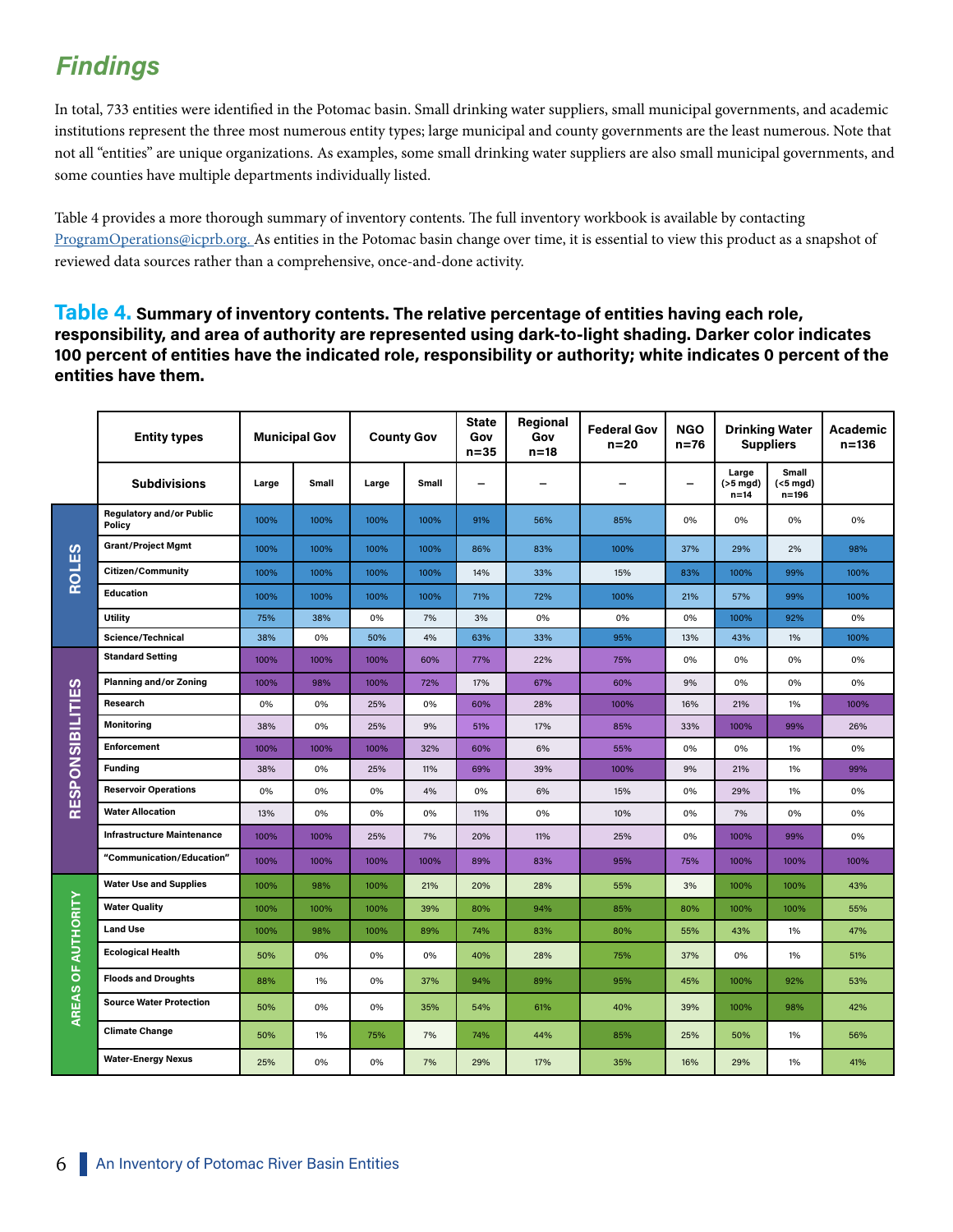This inventory characterizes the breadth and depth of current authorities and activities with respect to water resource management in the Potomac River watershed. The information assembled here can be used to enhance communication and coordination, inform and integrate future water resource management activities, and foster opportunities for improvement and synergistic success. Major findings of the inventory are summarized below. Note that these findings represent the percent of entities that have the indicated role, responsibility, or area of authority. It does not indicate the quality, completeness, or sufficiency of that work for sustainable water resources in the basin.

### Roles

- The regulatory and policy roles in the basin are held by governmental agencies. Of these, regional-scale governmental institutions have the fewest percent of entities with these roles. Note that while some drinking water suppliers are municipal governments, they were not considered regulatory in their drinking water supplier capacity (e.g., zero percent of drinking water suppliers are shown as having a regulatory or public policy role).
- Grant/project management is a widely held role across entities in the Potomac basin with government and academia having the largest percentages of entities with this role.

### **Responsibilities**

- Standards are set by all levels of governmental agencies. While some drinking water suppliers are municipal governments, they were marked as not setting standards in their capacity as a drinking water supplier.
- Zoning occurs at the local (county and municipal) level in the Potomac basin, with additional planning efforts occurring at the larger government agency scale.
- The responsibility of research predominantly falls to academic institutions and the federal government, with a limited percent of state government and other entities reporting research responsibilities.
- Water quality monitoring occurs most consistently in the drinking water supplier category, but also is performed by water quality departments of large municipal, large county, state, regional, and federal governments. Twenty-six percent of academic institutions were found to have water quality monitoring initiatives in the basin. One-third of non-governmental organizations also conduct water quality monitoring.
- Enforcement primarily occurs within local government entities, but also at other levels of government.
- Citizen and community engagement and education are broadly held roles across most entity types.
- The role of drinking water utility is primarily held by large municipal governments and individual drinking water suppliers.
- Large municipal and county governments, drinking water utilities, state, regional, and federal government, and academic institutions all have large scientific and technical roles in the basin.
- The largest percent of entities providing funding are federal and state governments while almost all academic institutions have responsibilities managing project funds.
- Reservoir operation for drinking water supply is a specialized activity performed by a handful of large drinking water suppliers, the U.S. Army Corps of Engineers, and ICPRB's Section for Cooperative Water Supply Operations on the Potomac.
- Similarly, water allocation activities are a specialized activity performed by a few government agencies in the basin.
- Municipal governments and drinking water suppliers were found to be the primary entities responsible for infrastructure maintenance, with a small percentage of large county, state, and federal government agencies also reporting responsibility for infrastructure maintenance.
- Communication and education are a common theme across all entity types.